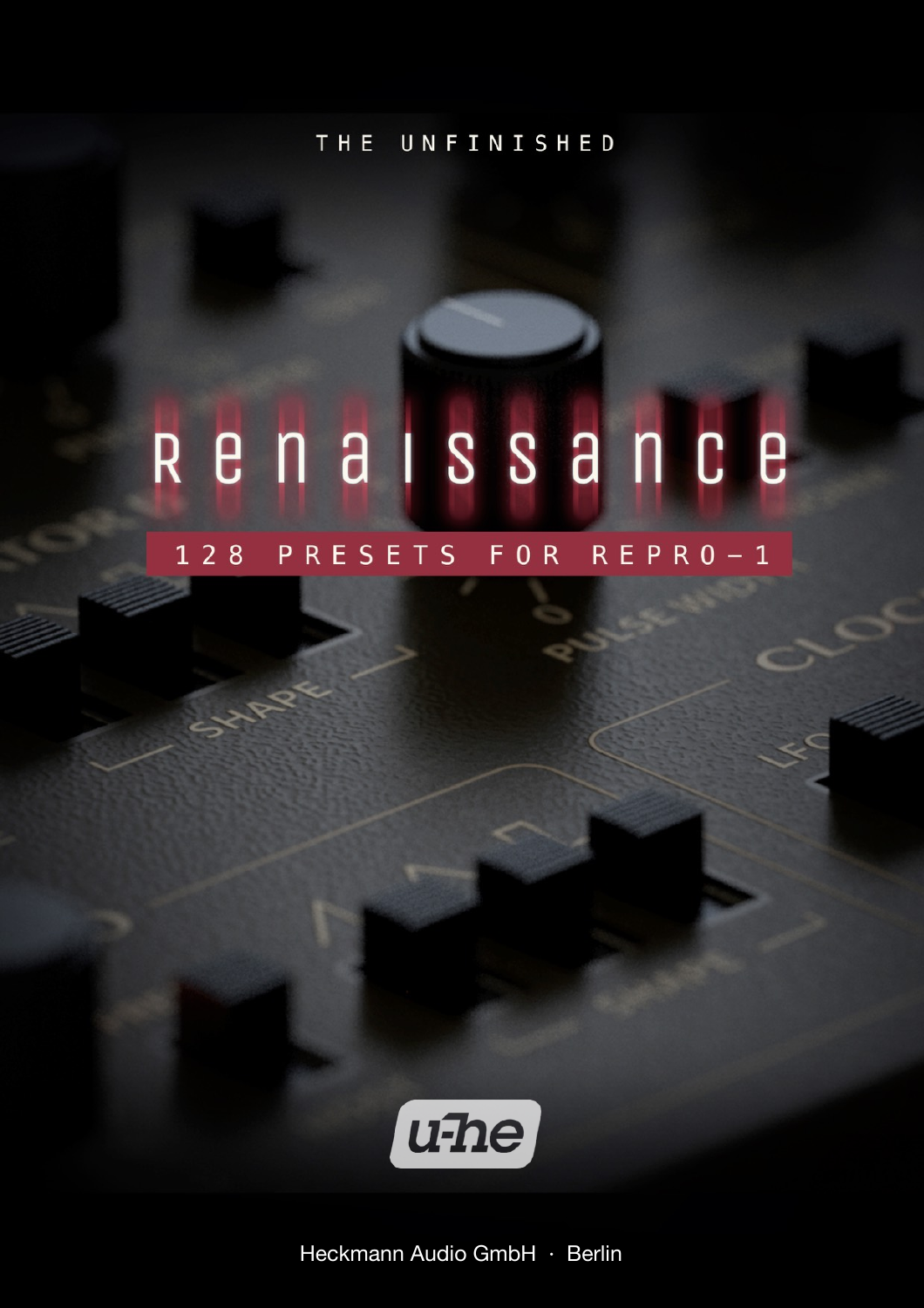# **Renaissance**

Thank you for purchasing the Renaissance soundset by **The Unfinished**. We hope you will enjoy playing these sounds and put them to good use in your music!

All presets include performance control via modulation wheel, while a few also respond to MIDI velocity. For details specific to each preset, please refer to the 'Usage' section of the Preset Information panel.

### **Installation**

You can install **Renaissance** anywhere within the *Local* or *User* folders. Here's how:

- 1. Load an instance of Repro-1 in your host app and click on the PRESETS button
- 2. In the directory, right-click on *Local* or *User* then select 'open in Explorer' (Windows) or 'reveal in Finder' (macOS)
- 3. Using system window functions, copy the 'Renaissance' folder into the 'Repro-1' folder you revealed in the previous step
- 4. Back in Repro-1, right-click anywhere within the directory panel and select 'refresh'

**NKS version**: Simply copy the folder 'Renaissance (NKS)' into the following location:

Windows *(YOUR PLUG-IN PATH) \u-he\Repro-1.data\NKS\Repro-1\*  macOS *MacHD/Library/Application Support/u-he/Repro-1/NKS/Repro-1*

Alternatively, select Repro-1 in your Komplete Kontrol host, right-click on the search result list and select 'Find in Explorer/Finder' to open the NKS presets folder.

### **About the author**

**The Unfinished** is a British composer, sound designer and producer. His synth sounds have been featured in Hollywood films (*Wonder Woman*, *Guardians of the Galaxy 2*, *Mad Max: Fury Road*), hit TV series (*Mr Robot*, *Manhunt: Unabomber*, *American Horror Story*) and AAA game scores (*Call of Duty*, *Apex Legends*, *Detroit: Become Human*). He has worked with composers Jack Wall, Tom Salta, Paul Haslinger and Stephen Barton.

### **About the soundset**

**Renaissance** is a fond tribute to an era of dance music that was a formative part of The Unfinished's musical heritage. Normally focused on synth programming for cinematic music, The Unfinished was inspired to create Renaissance after listening to the quintessential soundtracks for Psygnosis' futuristic racing game series, *Wipeout*. These games were full of classic electronic tracks by the likes of Orbital, The Chemical Brothers, Leftfield, Sasha, The Prodigy, Fluke, Photek and Future Sound of London.

**Renaissance** is unashamedly nostalgic for that late 90s / early millennial vibe, and to add further colour even dips its toes into Berlin School and Synthwave. Taking advantage of Repro-1's stellar analogue modelling, flexible sequencing and lush effects, Renaissance focuses on punchy low end, crunchy leads, driven riffs and basslines.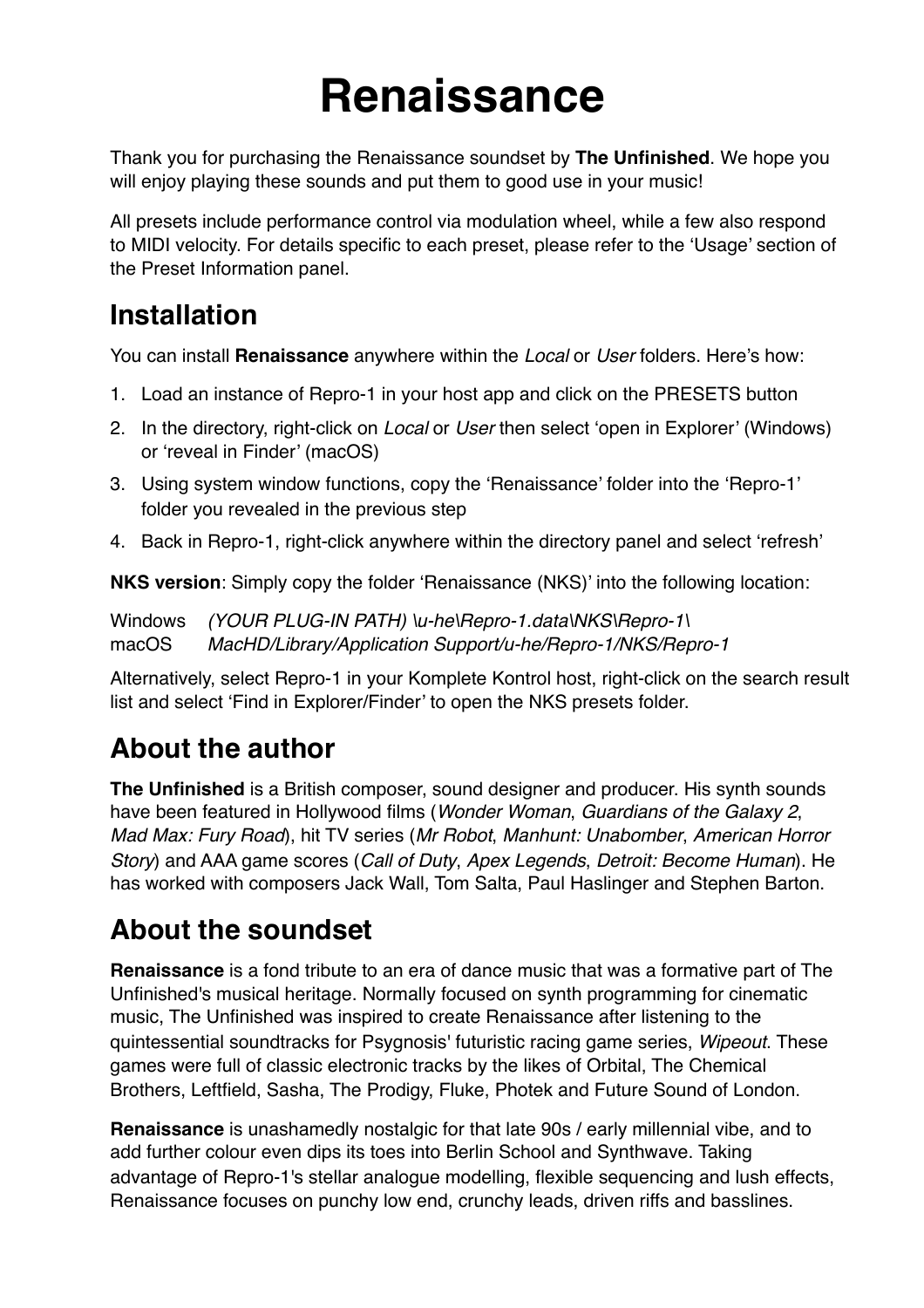## **Presets**

### **Arpeggios Basses**

ARP Altered State BS Abyss ARP Antimatter BS Always ARP Diffraction BS Ambush ARP Far Off BS Apostasy ARP Motion Resistance BS Bear ARP Nightfall **BS** Beneath ARP Parenthesis BS Exploding Crisp ARP Space Debris BS Flavour ARP The Sunshine BS Intelligence

- BL Commend BL Dead Man Walking **Keys** BL Exodus KY Tender Skin BL Fabricate BL Fractal **Leads** BL Hijacker LD Adore BL Interactive **LD** Assimilate BL On File **LD Away Forever** BL Outcast **LD Bring Her Back** BL Reprise LD Consciousness
- 
- 
- 
- 

- 
- 
- 
- 
- 
- 
- 
- ARP Small Cuts BS Faster Higher Stronger
	-
	-
- ARP Vector Blank BS Miracle
	- BS Nuclear Now
- **Bass Lines** BS Photons
	- BL Alkaline BS Quiet Saturday
	- BL Borealis Shapes BS Robot Recovery

BL Eagle Fire KY Heavenly Happening

- BL Genesis LD Above the Horizon
	-
	-
	-
	-
	-
- BL Speedball **LD Curriculum**
- BL Ten Seconds LD Dancing
- BL The Source LD Dark Sea
- BL Vortices **LD Dream Reality** 
	- LD Drifter
	- LD Experiment V